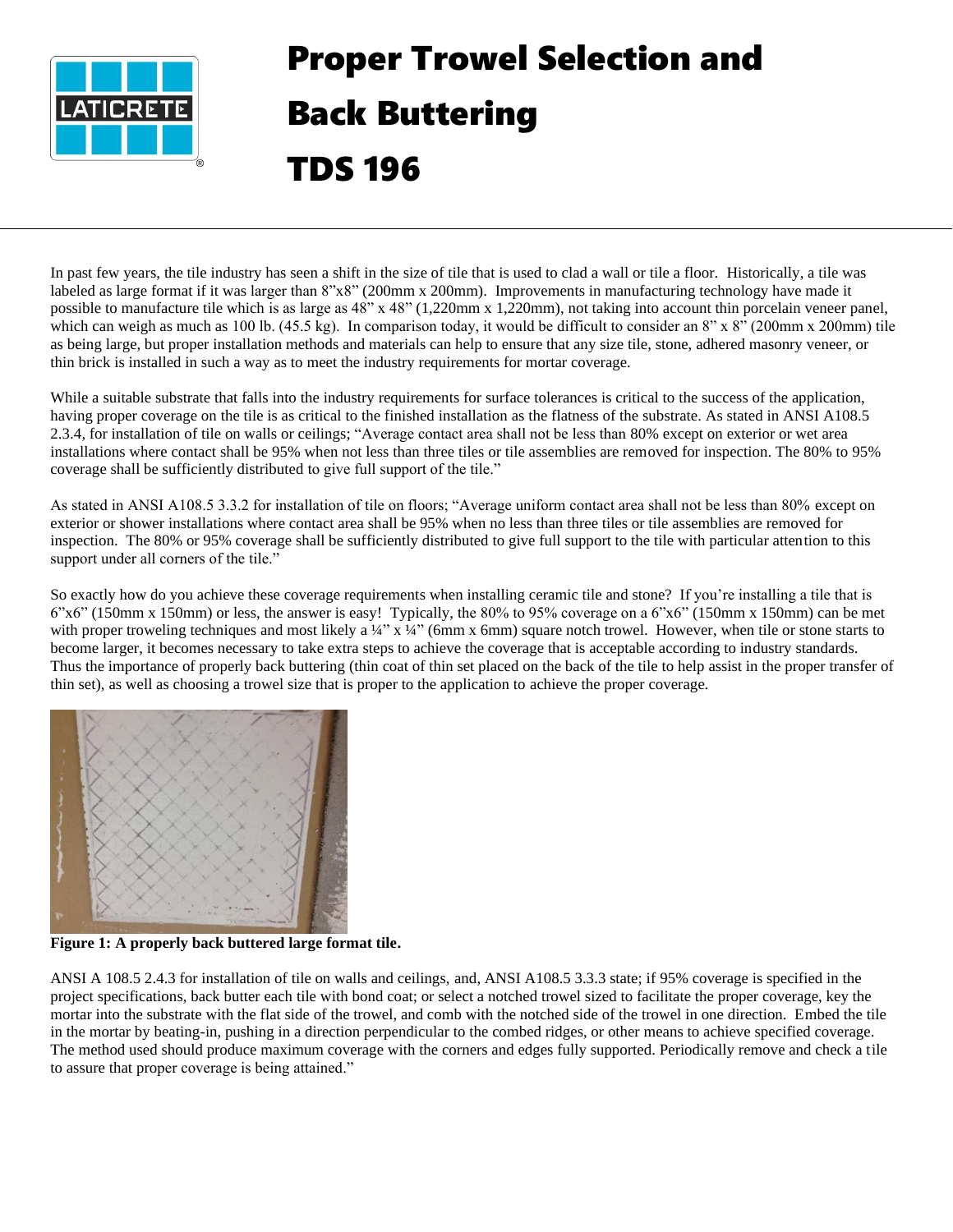No installation of tile, stone adhered masonry veneer, or thin brick is ever exactly the same, much like the fact that substrates and jobsite conditions will vary. With this said, there is no universal rule on the proper size notched trowel required that will fit every application based simply on tile size. The guidelines for trowel sizes, as stated in National Tile Contractors Association (NTCA) Reference Manual E-23 "Trowel Guidelines" are guidelines and cannot address every installation circumstance. The substrate, type & size of tile, intended service level of the installation, climatic conditions, interior or exterior use, and individual manufacturer's recommendations are all factors the installer should consider in selecting the proper trowel. For example, for installation of tile or stone which is 6"x6" (150mm x 150mm) or smaller, a ¼" x ¼" (6mm x 6mm) square notch trowel may be adequate. Installation of an 18" x 18" (450mm x 450mm) tile will probably require a ½" x ½" (12mm x 12mm) or ¼" (19mm) loop notch trowel. The picture below is a 6" x 6" (150mm x 150mm) tile set using a  $\frac{1}{4}$ " x  $\frac{1}{4}$ " (6mm x 6mm) square notched trowel.



**Figure 2: 6" x 6" (150mm x 150mm) quarry tile installed using a ¼" x ¼" (6mm x 6mm) square notch trowel – sufficient coverage has been achieved.**

As you can see, the 6" x 6" (150mm x 150mm) tile in Figure 2 falls into the range of proper coverage without back buttering the tile. However, in the tile industry some the large jobsite failures have been due to the lack of mortar coverage on the back of the tile or stone. The most common cause for this type of failure is improper sized notch trowel selection while failing to check coverage on a regular basis.



**Figure 3: 18" x 18" (450mm x 450mm) tile installed using a ¼" x ¼" (6mm x 6mm) square notch trowel – insufficient coverage has been achieved.**

It is clear, as shown in Figure 3, that the minimum of 80% coverage is not being met. Insufficient coverage may lead to potential failures, such as loss of bond, cracking/breaking under load (due to lack of support), hollow sounding tile, etc… Based on Figure 3, it is clear that a  $\frac{1}{4}$ " x  $\frac{1}{4}$ " trowel may not be the proper size for an 18" x 18" (450mm x 450mm) tile. A more proper trowel size for a 18" x 18" (450mm x 450mm) tile would be a ¼" x 3/8" (6mm x 9mm) trowel. Keep in mind that the larger size trowel does not always guarantee sufficient coverage. The NTCA has stated some factors in E-23 which may alter the recommended size of the notch trowel, but they are not the only factors which may cause poor mortar coverage. Warpage of the tile or stone (refer to ANSI A137.1 "American National Standard Specifications for Ceramic Tile" for more information), the angle at which the notch trowel is held during installation, wear (age and use) of the trowel, swirling of the adhesive mortar during application, and other factors all play roles in mortar coverage.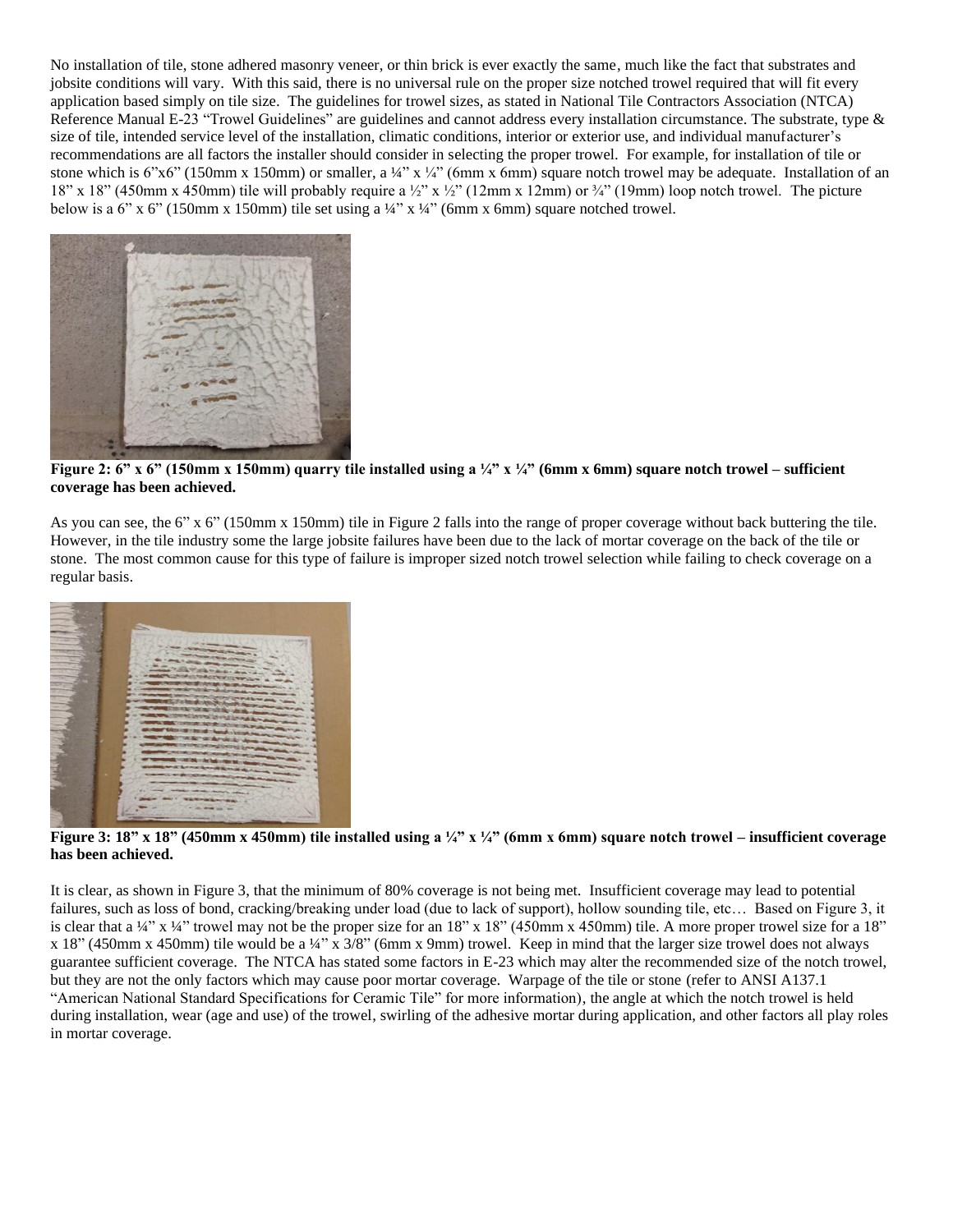

## **Figure 4: Two 18" x 18" (450mm x 450mm) tile showing coverage when using a ¼" x 3/8" (6mm x 9mm) trowel – the tile on the left was installed using just the square notched trowel while the tile on the right was installed with the same trowel but was back buttered.**

Figure 4 shows that using a larger towel alone will not necessarily mean that you will get the required coverage. However, when the same piece of tile is properly back buttered the coverage is much more consistent and even while helping to ensure that the industry standards for coverage rates are met.

Professional tile contractors and do-it-yourselfers are now faced with tile sizes from mosaics to large, heavy tiles of varying sizes, so becoming familiar with the proper tools and techniques to help make sure that the tile or stone is properly bedded is important. Conduct test areas, check coverage during installation, be consistent when mixing batches of mortar, back butter large format tile, clean tools frequently, make sure the substrate is flat prior to installing the tile or stone, make adjustments as necessary to achieve maximum coverage, and make sure the mortar is of suitable consistency to "wet out" the back of the tile/stone and the substrate.



**Figure 5: The tile on the left was installed using a ¼" x ¼" (6mm x 6mm) trowel and has approximately 30 – 35% coverage; the tile in the middle was installed using a ¼" x 3/8" (6mm x 9mm) trowel and achieved approximately 55 – 60% coverage; while the tile on the right was installed using a ¼" x 3/8" (6mm x 9mm) trowel with back buttered tile achieves 75 - 80% contact between the tile and the substrate.**

The pictures in Figure 5 tell a tale all of their own. Keep in mind that the requirement states 80 – 95% contact of the adhesive to the tile/stone through to the substrate for the best possible support and adhesion. Just making sure that the mortar is in 100% contact with the tile and with the substrate may not be enough to ensure the best possible coverage. The best practice is to make sure that the mortar is in full contact with the substrate by using the flat side of the trowel to key the mortar in, use the flat side of the trowel to back butter the tile/stone and use the proper size notch trowel to ensure that the tile is fully supported by the mortar over the required surface area.